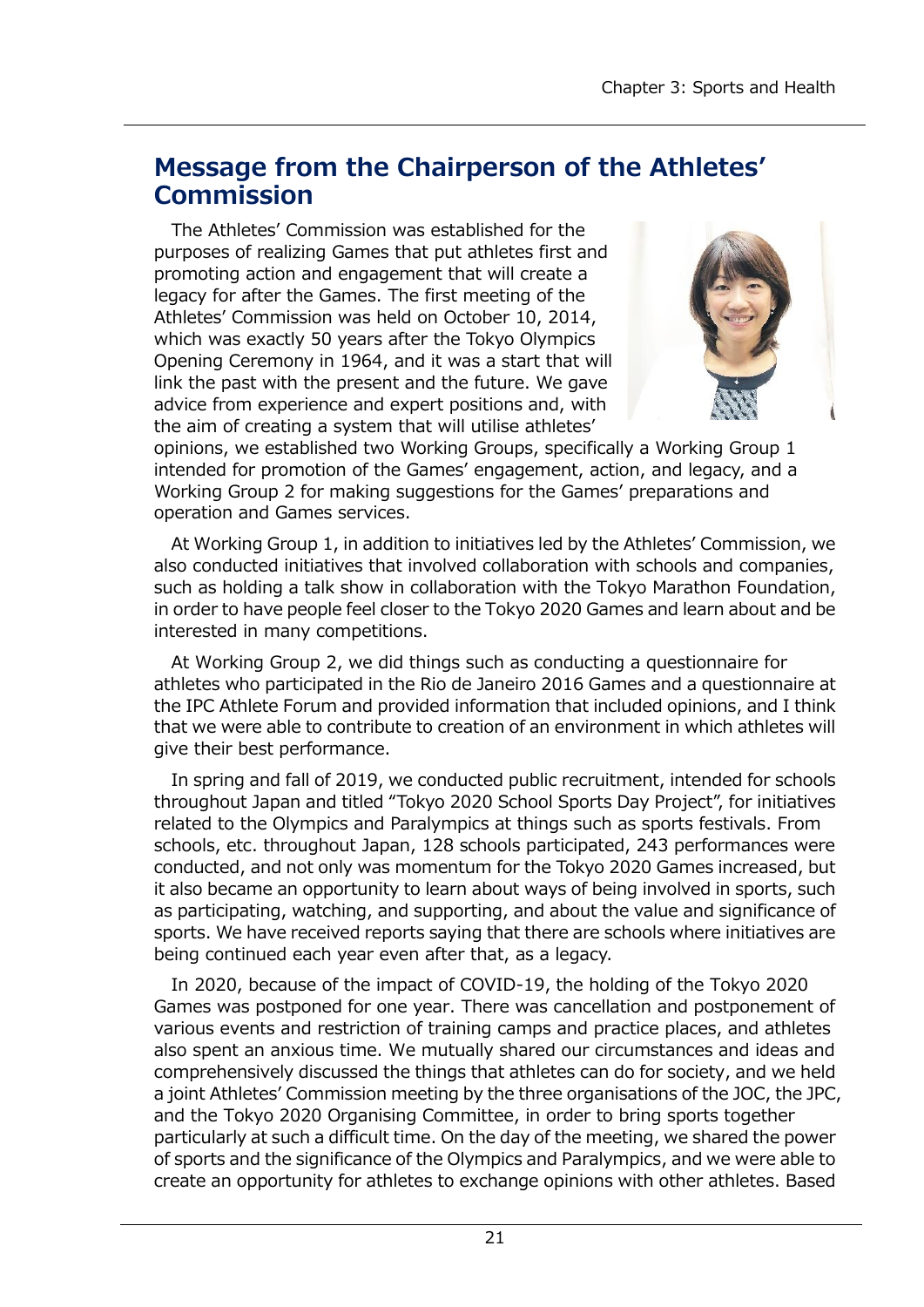on that, the three organisations' Athletes' Commissions collaborated and conducted an online interaction event with schools that won an award for excellence for "Tokyo 2020 School Sports Day Project".

We also used the hashtag "#アスリートがつなぐ", which means "athletes connect" in Japanese, to transmit information through SNS. More than 50 athletes have transmitted messages that convey to young athletes and children the experiences of not giving up and focusing on the future amid a difficult situation, ingenuity, and ideas. I think that people's hearts and minds connected and that a legacy of the heart and mind was formed and passed on.

The Tokyo 2020 Games were held amid a situation of postponement, which had never been conducted in the past, and the COVID-19 crisis, which caused anxiety not only for athletes but for society as a whole. However, it was athletes who changed that anxiety into a positive attitude. Their overwhelming performances that used their entire bodies and souls, earnest appearances, tears, and words of gratitude to everyone that were conveyed after competitions made many people feel deeply moved via television.

I think that sports have the power to make people smile and have a positive attitude, to give dreams to children, and to make society energetic. I believe that, from now on as well, Olympians and Paralympians will work together, initiatives will be continued by schools, areas, and companies so that sports can be felt as something close to people in society, and a legacy will be formed.

> Naoko Takahashi Chairperson of the Athletes' Commission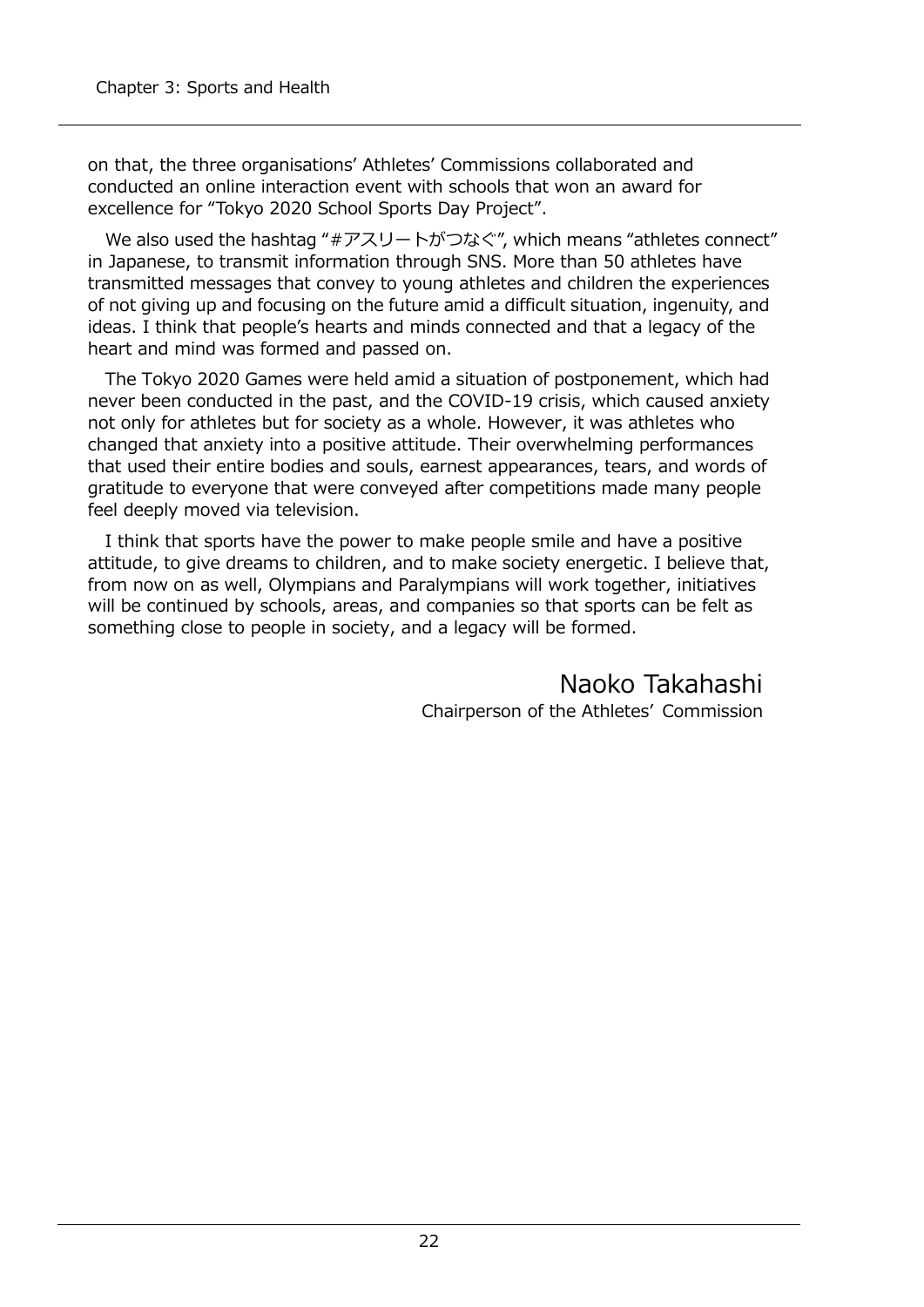# **Examples of Tokyo 2020 Games' action, as seen in numbers (Sports and Health)**

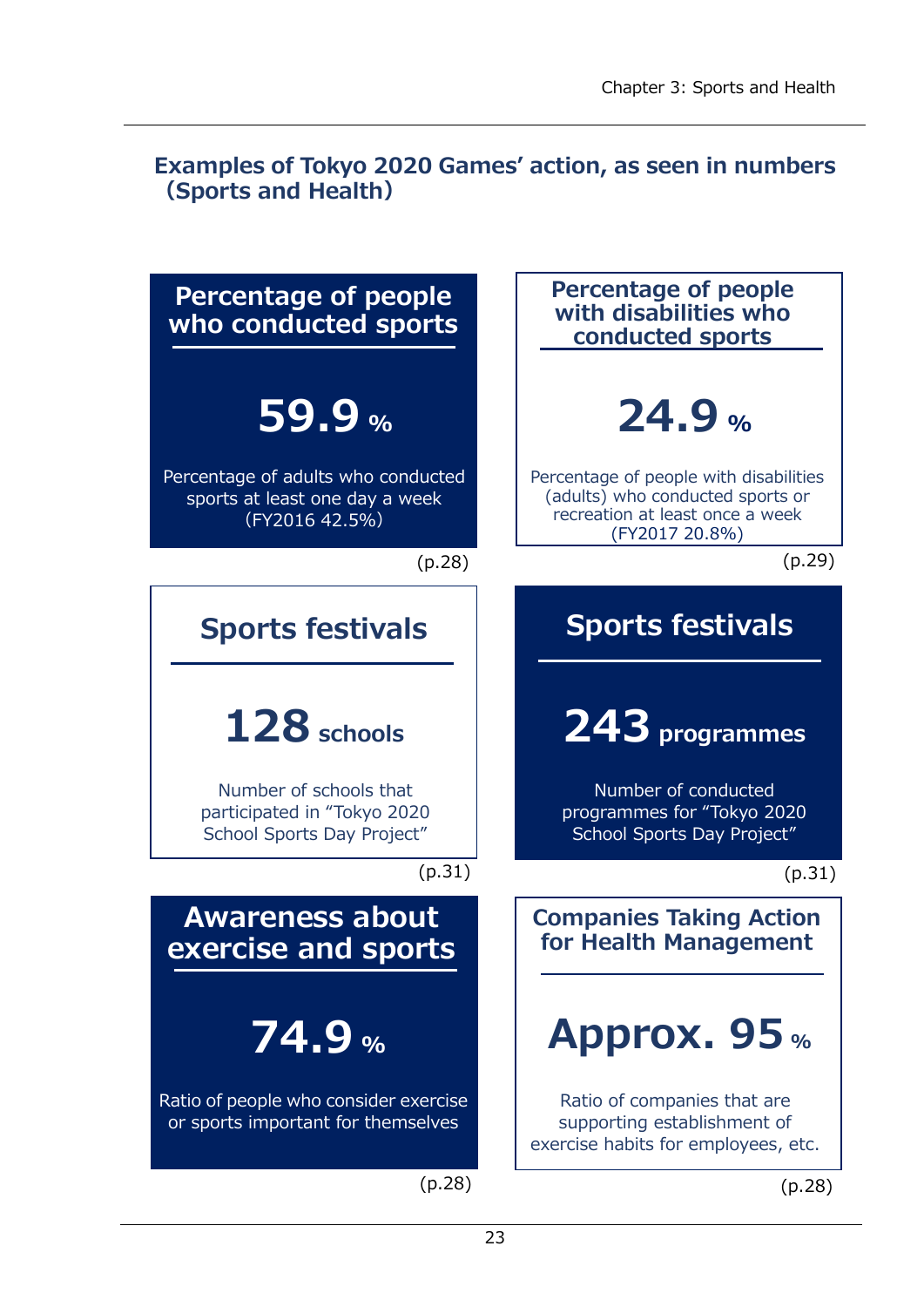# **Chapter 3: Sports and Health**

# **1. Basic concept**

- The Tokyo 2020 Games set forth a Games vision stating that "sports have the power to change the world and the future".
- Under that Games vision, in the action and legacy plan, organisation was conducted and themes were set from three perspectives for the current situation and tasks related to the fields of sports and health.
	- ① Citizens and sports/health
	- ② Athletes and sports/health
	- ③ Paralympics and sports/health
- In Japan, which is now a super-ageing society, there are expectations for materialisation of a "healthy longevity society", in which elderly people also live healthily and energetically as people who support society, and also for materialisation of a "symbiotic society", in which the existence or non-existence of disabilities and other various differences are surpassed, everyone can make full use of their own strengths, and people mutually respect each other.

# **2. Legacy concepts**

- Based on the basic concept, legacy concepts have been set as stated below  $\bullet$  . in the fields of sports and health, and various initiatives have been promoted under the three themes mentioned above.
	- Concept ①: Materialisation of a society in which everyone plays, watches, or supports sports
	- Concept  $(2)$ : Materialisation of a society in which athletes flourish
	- Concept ③:Materialisation of a symbiotic society as a result of the **Paralympics**

# **3. Actions**

# **(1) Action by the Tokyo 2020 Organising Committee**

**Elementary and Junior High School Visit Events for the Tokyo 2020 Olympic and Paralympic Flag Tour**

As part of the Tokyo 2020 Olympic and Paralympic Flag Tour, flag tour elementary and junior high school visit events were held in various places throughout Japan. Members of the Athletes' Commission served as instructors and conveyed the value of the Olympics and the Paralympics and the appealing aspects of the Tokyo 2020 Games to children through practical skills and lunch.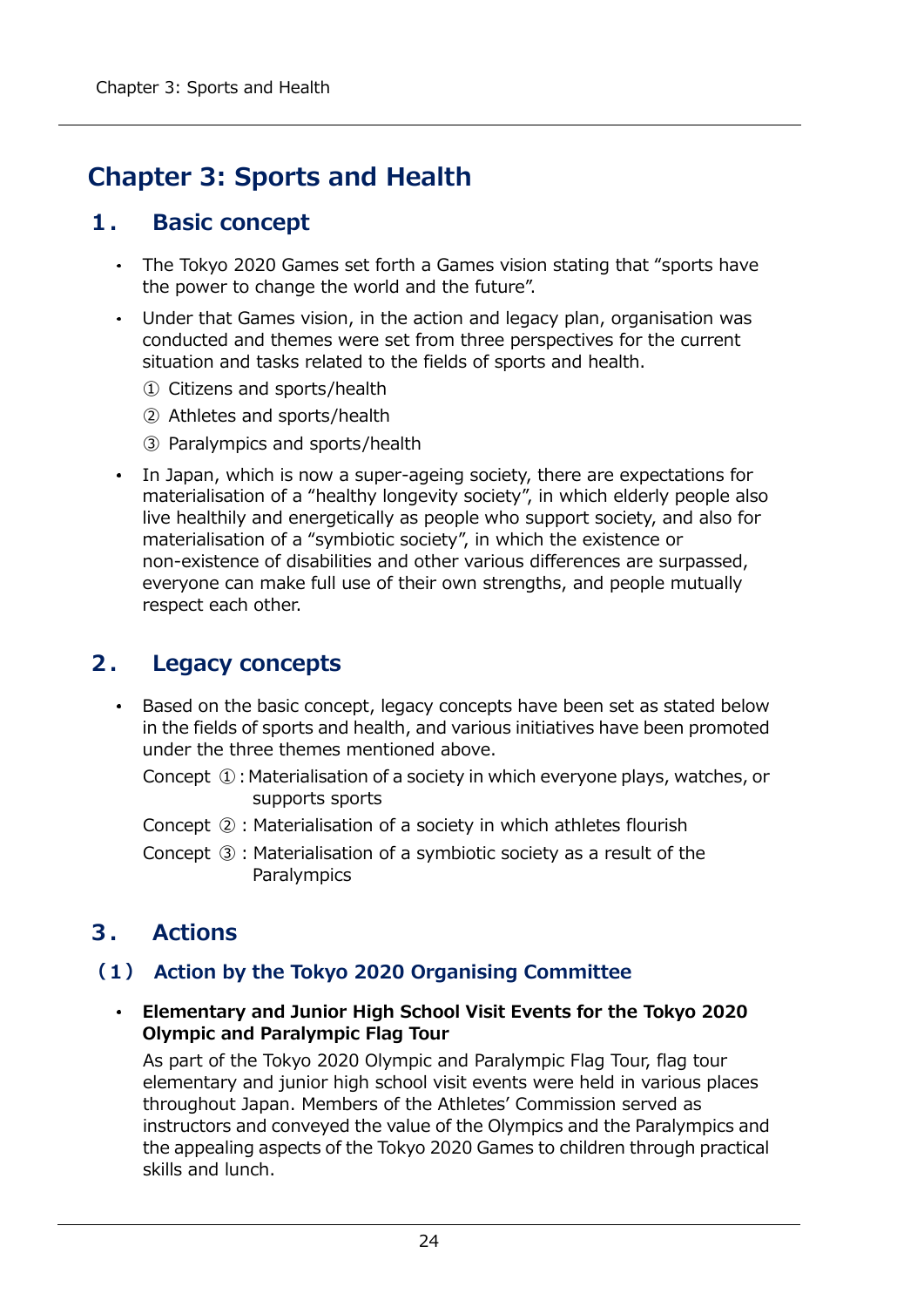#### **Tokyo 2020 School Sports Day Project**  $\bullet$  .

Schools throughout Japan were the subjects for solicitation of initiatives related to the Olympics and Paralympics and to be conducted at sports festivals, and information about outstanding initiatives was transmitted to schools throughout Japan via the Tokyo 2020 official website.

Through creation of opportunities to come into contact with the Olympic and Paralympic spirit and competitions, awareness about participation in the Games was improved, and contribution was made to creation of opportunities to enjoy sports more.

(Project overview and Key achievements, etc. are stated separately.)

### **Online Exchange Event by the Athletes' Commission**

An online exchange event by the Athletes' Commission and children at schools that received awards for Tokyo 2020 School Sports Day Project was held. For exercise that takes measures against COVID-19 into consideration, presentations of sports festival performances that the children thought of themselves were made to the Athletes' Commission. A gesture game for guessing the competition names of the 55 competitions that would be held at the Tokyo 2020 Games was also conducted, children and athletes deepened their exchanges, and it was possible to strive for promotion of understanding about and cultivation of momentum for the Games.

(Project overview and Key achievements, etc. are stated separately.)

# **(2) Action by other stakeholders**

- Stakeholders collaborated with the Tokyo 2020 Organising Committee, obtained cooperation by the Athletes' Commission, and conducted various projects.
- For the purpose of materialisation of a society in which everyone conducts, watches, or supports sports, and as action that will contribute to creation of opportunities for actually experiencing the Tokyo 2020 Olympic and Paralympic Games or starting sports, things such as "Tokyo 2020: Let's 55 -Let's Go! Go!- with Mitsui Fudosan", "Nissay's 2020 Nationwide Caravan for All", "Let's Meet at the Tokyo 2020 Olympics and Paralympics", and "Yamanashi Grand Sports Festival 2019" were conducted, and contribution was made to things such as improvement of the ratio of people who conduct sports.
- In order to create a city in which sports blend into daily life, the Tokyo Metropolitan Government conducted efforts for things such as support for holding participation-type sports events and sports promotion in nearby areas, and certification of companies that promote sports activities. Opportunities for watching top-level sports events were created by things such as support for attracting international events.
- Junior high school students who have outstanding athletic abilities were recruited and selected, support was provided so that they will be able to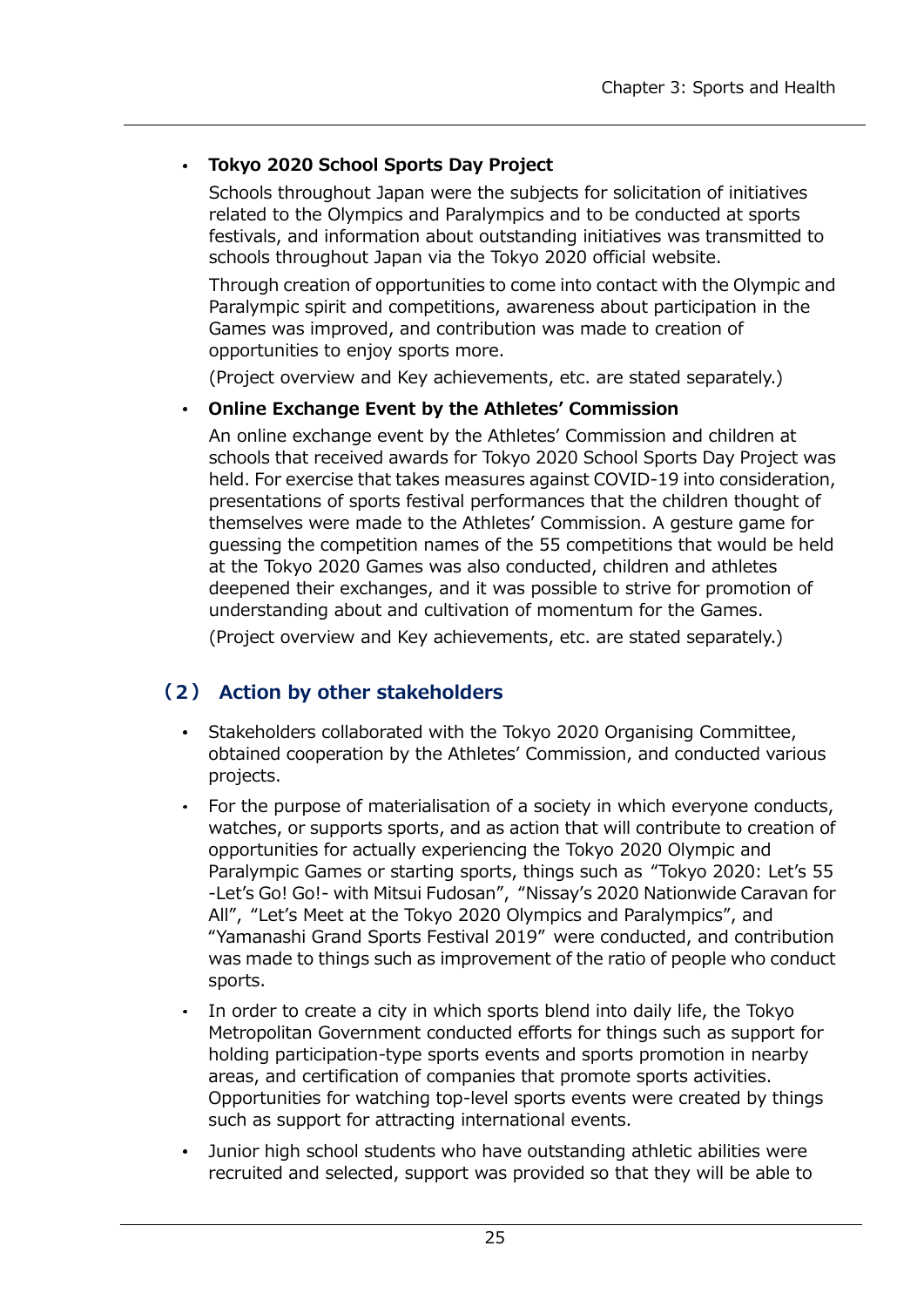flourish as top athletes in suitable sports, and Tokyo's athletes for whom there are hopes for participation in events such as the Olympics and the Paralympics were certified and support was provided for expenses to improve their abilities.

- Para sports were promoted through creation of a Paralympic movement, securing of places, cultivation of people who will support Para athletes, and improvement of competitive abilities.
- In order to prevent negative effects on health that are caused by second-hand smoke, a "Tokyo Metropolitan Ordinance to Prevent Exposure to Second-Hand Smoke" was established (fully enforced in April 2020).
- Things such as a "Young Athlete Participation Project" and an "Athlete  $\bullet$  . Special Talk Session", in which athletes and participants conducted exchanges, and "Athnavi", which is a system for supporting athletes' employment, were conducted, and various opportunities for athletes to flourish were provided.
- Japan Sports Agency, the Tokyo Metropolitan Government, the JOC, Japanese Para-Sports Association (hereinafter referred to as the "JPSA"), Japan Sport Association (hereinafter referred to as "JSPO"), and Japan Anti-Doping Agency actively worked to make people aware of anti-doping and provided information related to anti-doping to not only competitors but also many people involved in sports.
- Many actions with awareness of a symbiotic society, such as a "KWN Global Summit 2017 Boccia Program", in which Olympians, Paralympians, students in other countries, and students in Japan deepened their understanding through Boccia games and talk sessions, and a "Toyosu Universal Festa", in which children experienced the Paralympic sports and universal initiatives, were also conducted.
- In order to improve Japan's international competitiveness, the JOC  $\bullet$  . enhanced its policies from aspects of information, medicine, and science, and worked to enhance things such as an Olympic Day Run and an Olympic Concert to have people feel sports' value and significance by coming into contact with Olympians, Olympic lessons conducted by Olympians, and activities to support recovery from the earthquake, which focused on areas that suffered from the Great East Japan Earthquake that occurred in 2011.
- With an aim of creation of a lively symbiotic society through sports for people  $\bullet$ with disabilities, the JPSA worked to disseminate and promote sports for people with disabilities and to enhance policies to improve competitiveness. In addition to expanding opportunities for watching at sponsored events and holding a "Kyousei sports festival", "efforts were made to enhance Paralympic education that utilises the IPC's official educational material "I'mPOSSIBLE".
- Initiatives for certification, as the "beyond 2020 Be My Best Program", of projects to support initiatives in which not only athletes but also individual people aim for their own personal best in terms of health, were taken at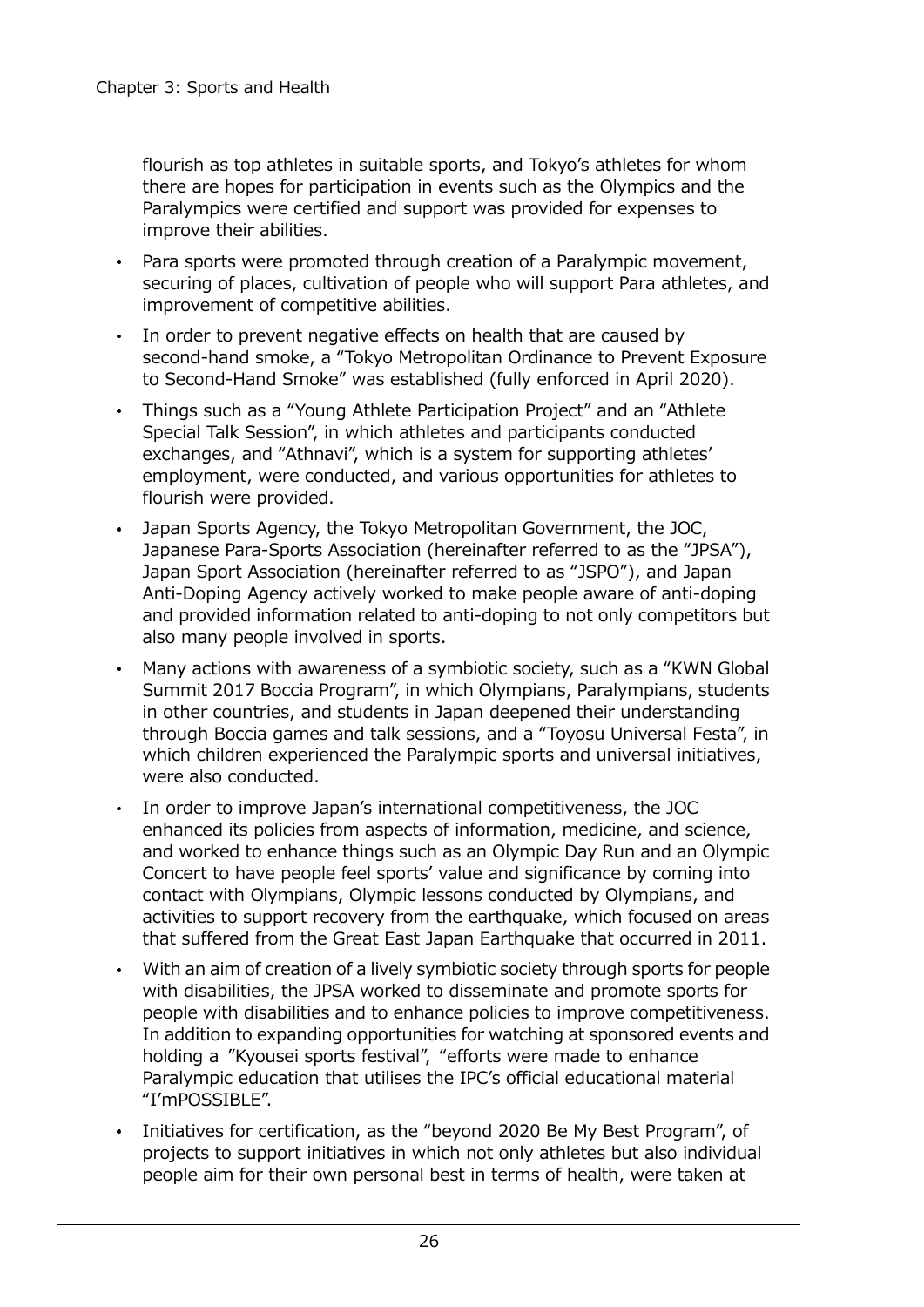places such as companies, local governments, and sports clubs.

- In the initiative "Sport for Tomorrow", international exchanges and cooperation were further promoted through things such as preparation of sports-related facilities, donations of equipment, dispatch and invitation of sports instructors and athletes, technical cooperation in sports fields, introduction of Japanese culture, and support for development of human resources, and contributions were also made to improvement of health through sports by the people of the world, by broadly transmitting to the world the initiatives that started in Japan in the fields of sports and health, such as sports festivals and physical education at schools. In addition, based on the "Basic Policy for Promoting Measures related to Preparations for and Management of the Olympic and Paralympic Games in Tokyo in 2020" (Cabinet decision of November 2015), and with an aim of making the number of participating countries and regions at the Tokyo 2020 Paralympic Games (hereinafter referred to as the "Tokyo 2020 Paralympics") the largest number in history, support for cultivation of Para athletes and coaches was conducted for countries and regions that did not participate in the Rio Paralympics, and that led to an increase of the number of countries and regions participating in the Paralympics. That initiative, which had been promoted in anticipation of the Tokyo 2020 Games, was postponed for one year in association with postponement of the Games, and things such as holding online seminars, creating content, and sharing information about measures against COVID-19 were conducted as initiatives amid the coronavirus crisis.
- As an initiative of "Sport for Tomorrow", and together with Agitos Foundation and the JPC, "Road to Tokyo 2020", which was a programme for cultivating human resources related to the Paralympic sports, was conducted with the aim of further development of the Paralympic movement as a result of the Tokyo 2020 Paralympics.
- In the two training sessions that were held under this programme, a total of 22 people from the Asian region and 78 people from each National Paralympic Committee (hereinafter referred to as the "NPC") participated, and things such as the newest methods of providing guidance for athletes were shared for 7 sports (judo, Para taekwondo, Para archery, Para powerlifting, Para badminton, Para swimming, and Para table tennis).
- Further, there was collaboration with a sports international contribution project by "Sport for Tomorrow", which was promoted by the national government and utilised knowhow as an advanced sports country, a project for training sessions was functionally and regionally complemented, and as a result, the same kinds of activities as the programmes that Agitos Foundation conducted at the Rio 2016 Paralympic Games were handed down as legacies.
- For purposes such as conducting collaboration that surpasses organisations and expanding opportunities to transmit athletes' voices, three organisations consisting of the Tokyo 2020 Organising Committee, the JOC,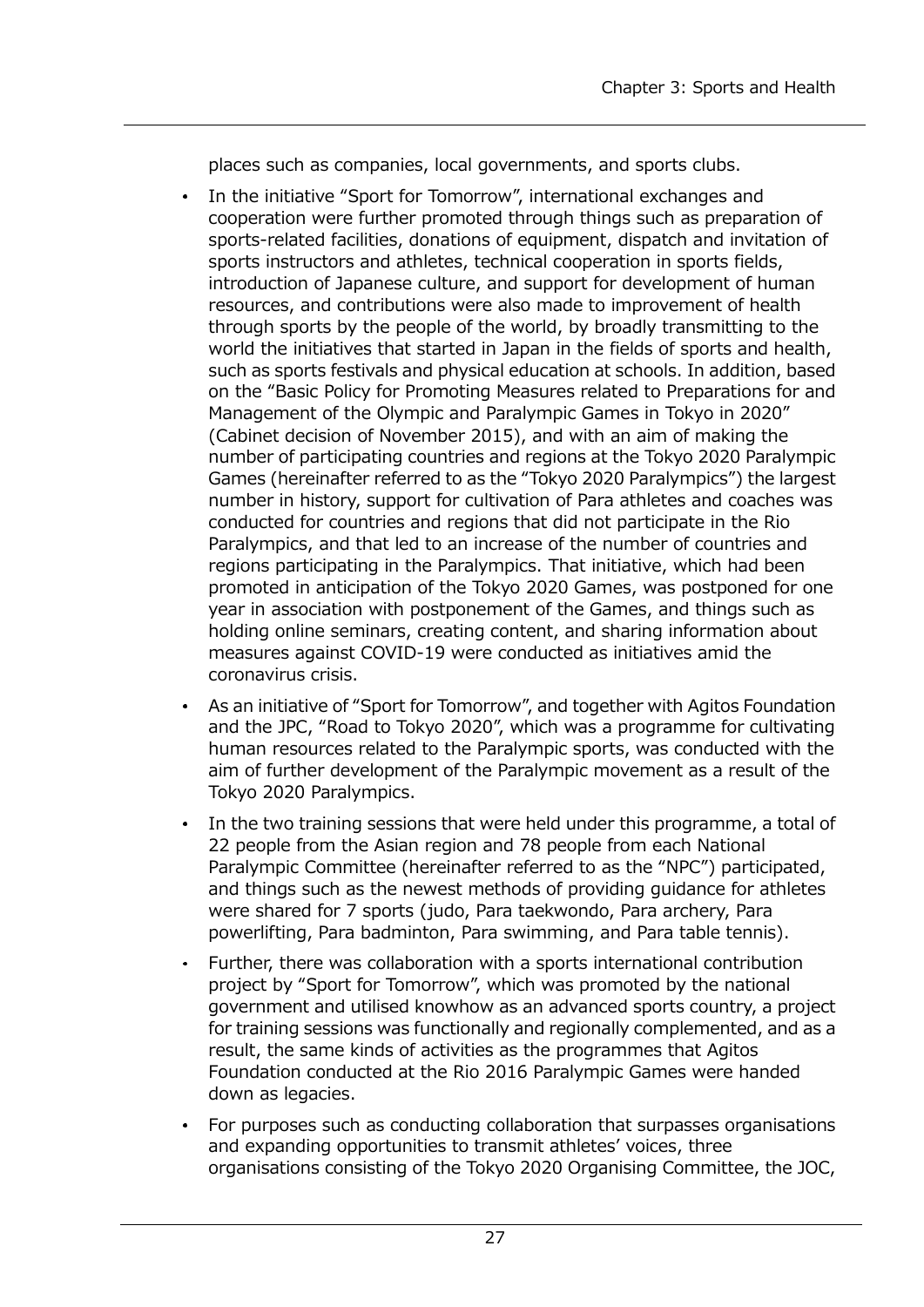and the JPC jointly held Athletes' Commission meetings, and created situations for the Athletes' Commission members to exchange their opinions, and that became a scheme for collaboration by each Athletes' Commission.



#### 4. Key achievements and outcomes

- $\bullet$  . Materialisation of a society in which everyone plays, watches, or supports sports
	- $\triangleright$  The ratio of people who conduct sports, which was 42.5% in 2016, became 59.9% in 2020.
	- $\triangleright$  Of companies that make efforts for health management by which management of employees' health will be strategically practiced from a management perspective, the ratio of companies that are supporting establishment of exercise habits by employees was 64.6% in 2016, but in 2020 it improved to 95.0%.
	- $\triangleright$  The ratio of people who directly watched sports on-site in a one-year period was 24.7% in 2016 and improved to 26.8% in 2019, but in 2020 it declined to 21.1%. The ratio of people who watched sports on television or the Internet was 68.1% in 2016 and also improved to 75.7% in 2019 but declined to 66.8% in 2020.
	- $\triangleright$  The ratio of people who participated in volunteer activities related to sports in a one-year period was 6.1% in 2016, but it became 9.7% in 2020.
	- $\triangleright$  The ratio of people who consider exercise or sports important for themselves improved from 66.0% to 74.9%.
- Materialisation of a society in which athletes flourish
	- $\triangleright$  For the purposes of having athletes find employment and thereby stabilise their daily lives, cultivating a feeling of belonging, and raising morale, since 2010 the JOC has been providing career support so that top athletes can become independent as working adults. That support includes conducting various types of training projects such as "athnavi", which is a free employment placement project that conducts matching with companies that want to hire athletes and builds a win-win relationship for both parties (total results of September 2021: 207 companies and 330 people), "athnavi NEXT", which provides support for a second career for athletes after they finish their playing careers, and "self-analysis", "setting of goals", "team-building", "compliance training", and "media training" under the strengthening slogan of "there is no improvement of competitiveness without human skills".
	- $\triangleright$  The JOC worked together with athletic organisations to scout talented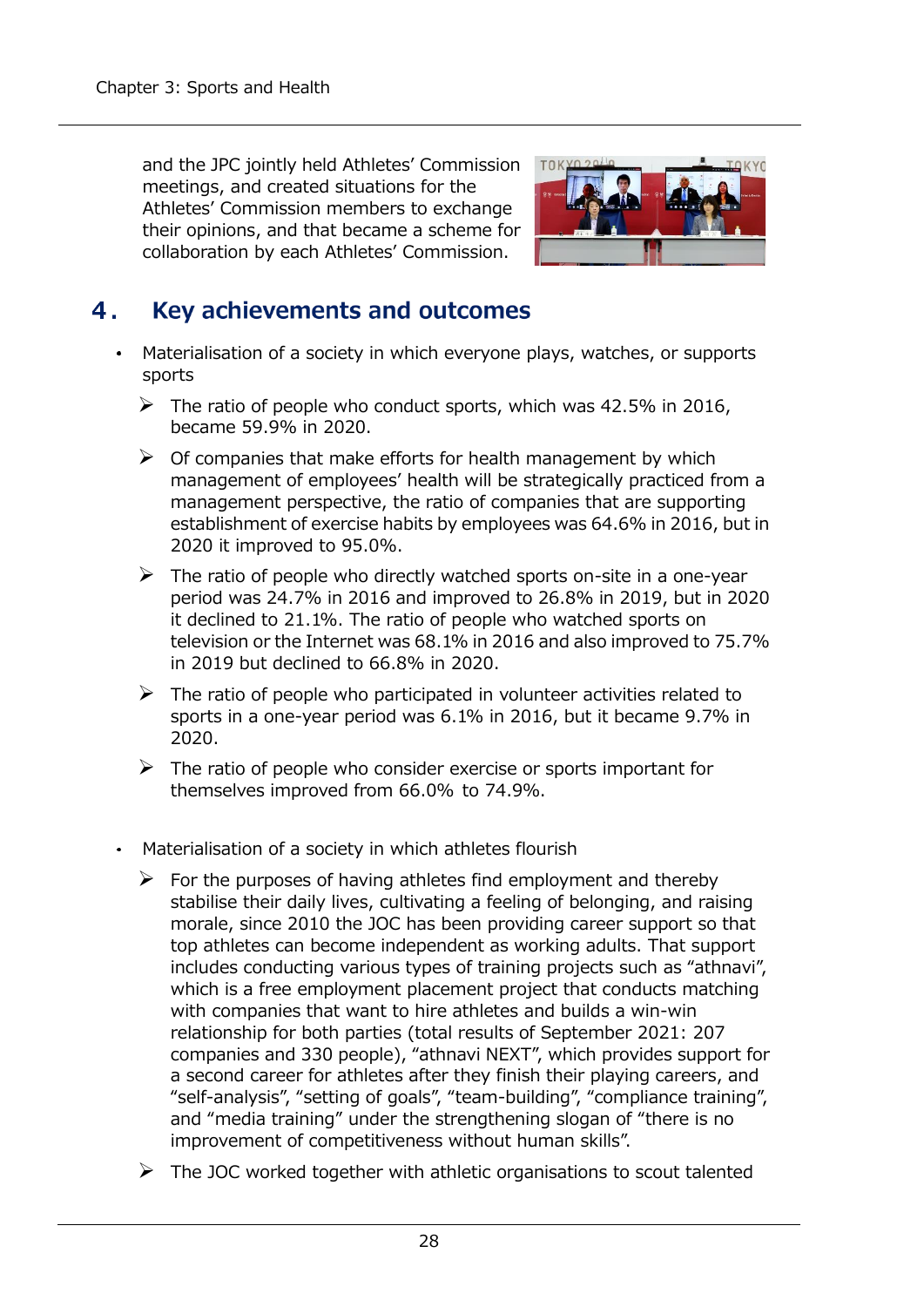junior athletes from throughout Japan, and based on the consistent guidance systems that athletic organisations have, the JOC operated the JOC Elite Academy, which develops top athletes who will be able to flourish in future Olympics and other international athletic matches. At the Tokyo 2020 Games, ten people who had received training at the Academy participated and nine people won Olympic medals and Olympic diplomas, included three gold medals, one silver medal, and one bronze medal.

- $\triangleright$  At the National Sports Festival, from among the Olympic sports and events, efforts were made to introduce, as official sports and beginning with the 71st Festival (Iwate National Sports Festival) in 2016, sports, events, and disciplines that had not yet been conducted at the National Sports Festival, and the eight sports and nine events of the initial plan were introduced by the 74th Festival (Ibaraki National Sports Festival) in 2019.
- $\triangleright$  Based on consignment by Japan Sport Council (hereinafter referred to as "JSC"), JSPO collaborated with related organisations and groups such as the JOC, the JPC, and Japan Sports Agency, in 2017 it began the project "Japan Rising Star Project (J-STAR Project)" for the purpose of scouting next-generation athletes, and through a scouting project on a nationwide scale, it scouted athletes who will flourish in things such as international matches.
- Use of the Paralympics as an opportunity to promote sports for people with disabilities
	- $\triangleright$  Thanks to the promotional activities, the percentage of people with disabilities who conducted sports improved from the 20.8% of 2017 to 24.9% in 2020.
	- $\triangleright$  Because of things such as the fact that live broadcasts of the Tokyo 2020 Paralympic Games increased by 50% in comparison to the previous Rio 2016 Paralympic Games, improvement of citizens' level of awareness about sports for people with disabilities can be expected.

# **5. Legacies**

## **(1) Improvement of the ratio of people who conduct sports**

- As a result of the national government and the Tokyo Metropolitan Government making efforts, because of the Games, for citizens' exercise in order to improve the ratio of people who conduct sports, the ratio of people who conduct sports, which was 42.5% in 2016, became 59.9% in 2020, as stated above, despite the fact that it was during the coronavirus crisis.
- Particularly among people in the prime of their working life, the Tokyo 2020  $\bullet$ Games resulted in establishment of "Sport in Life", in which sports are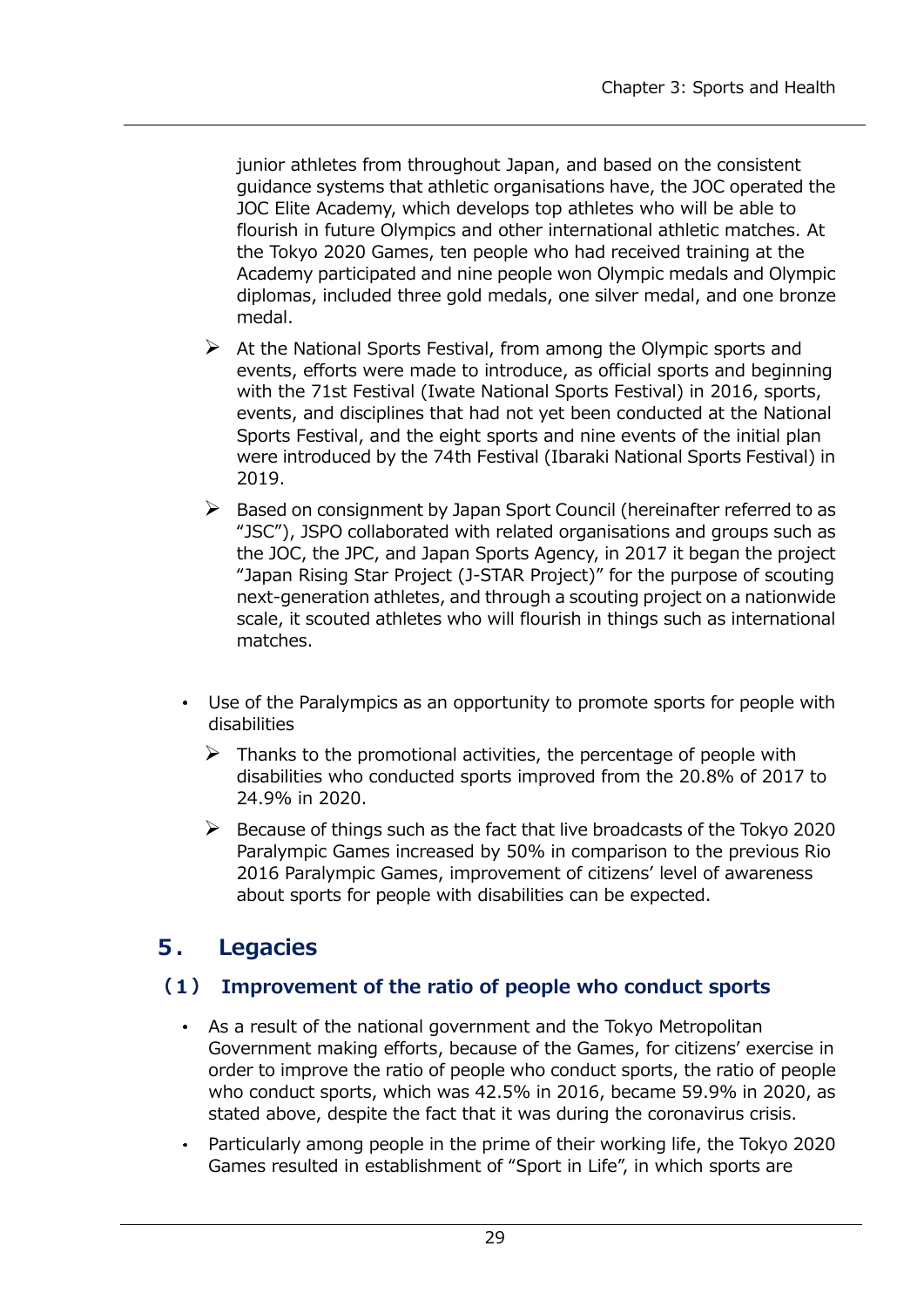naturally included in daily life.

#### **(2) Extension of healthy longevity, and improvement of the quality of citizens' daily lives**

- $\bullet$ Many people say that their reason for conducting sports is "for health" or "for maintenance or improvement of physical fitness", and it is hoped that improvement of the ratio of people who conduct sports will have an effect of shrinking the difference (8.84 years for men; 12.34 years for women) between average life span and healthy longevity.
- Amid the arrival of an era when people live for 100 years, it is hoped that, as a result of improvement of the ratio of people who conduct sports, physical fitness for the purpose of living a healthy and energetic life will be maintained, with no reduction of the quality of daily life.

## **(3) Promotion of athletes' development and activities, and ensuring sports integrity**

- A sustainable system has been built for improvement of competitiveness, such as collaborating with athletic organisations and areas to scout and cultivate next-generation athletes.
- There was expansion of the scenes, other than competition (the world of sports), in which athletes who have conducted extensive training and flourished in competition exert influence, such as a wide variety of activities in various places in society, and information transmission using SNS.
- Activities by athletic organisations and other sports organisations expanded, governance and the ability to take action rose, and progress was made for awareness improvement and initiatives for the purpose of ensuring sports integrity (sincerity, soundness, and decency in sports).

#### **(4) Expansion of the fan base for sports for people with disabilities, environment preparation, and approaches for creation of a symbiotic society**

- The level of awareness about the Paralympic sports and events and other sports for people with disabilities increased, and there was an increase in the number of people who became fans or supporters.
- As a result of the national government's expansion of the National Training Center (hereinafter referred to as the "NTC"), integrated strengthening of competitiveness of the Olympic sports and the Paralympic sports was promoted.
- Progress was made in things such as securing of places for conducting sports for people with disabilities and cultivation of human resources, and there was also further preparation of an environment in which both people with disabilities and people who don't have disabilities can become familiar with sports on a daily basis in a nearby area.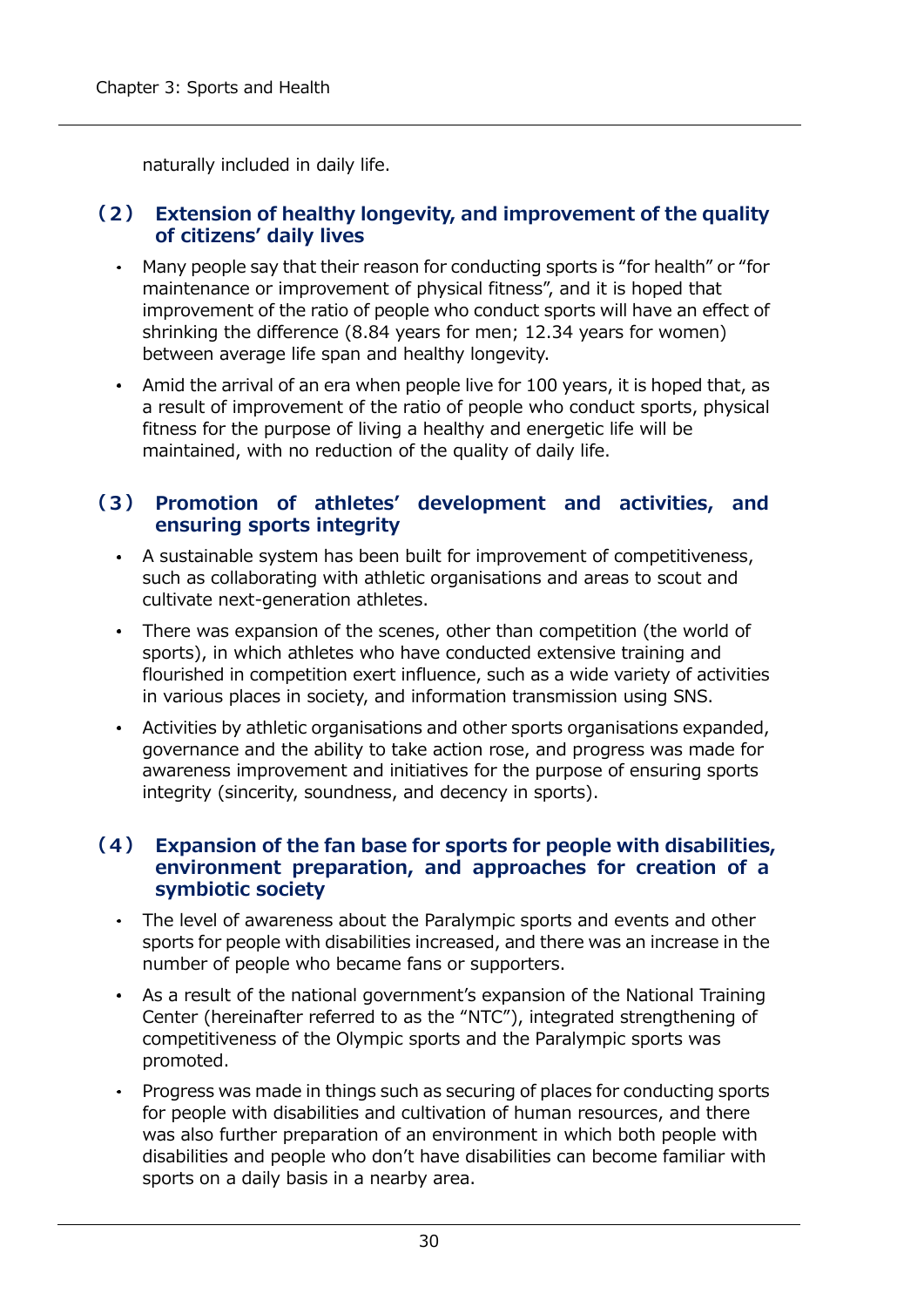- Understanding about people with disabilities deepened through things such  $\bullet$  . as the success of the Tokyo 2020 Paralympic Games and improved awareness about sports for people with disabilities, and that led to not only the hard aspect of making things barrier-free, but also to elimination of awareness barriers, and contributed to formation of a foundation for a symbiotic society.
- It is hoped that, as a result of designating August 24 as Japan Paralympic Day, the increased momentum of the Tokyo 2020 Paralympic Games will lead to a movement and will cause development as a legacy of the Games.

# **6. Case Studies**

## **<Tokyo 2020 School Sports Day Project>**

 $\bullet$  . Project overview

> Initiatives related to the Olympics and the Paralympics for things such as sports festivals were solicited from schools throughout Japan, screening was conducted, and then awards were given for outstanding initiatives and the initiatives' content was expanded throughout Japan.

- \* Sponsor: The Tokyo 2020 Organising Committee Supporters: Japan Sports Agency, the JOC, JPSA, the JPC, JSPO
- Key achievements
	- $\triangleright$  There were applications for 125 programmes at 80 schools for spring sports festivals, and 118 programmes at 48 schools for fall sports festivals.
	- $\triangleright$  A total of 20 outstanding schools were given awards. In addition, outstanding initiatives were introduced on places such as the official website.
- Legacy

Various programmes were shared with schools throughout Japan, and there was promotion of implementation of sports festival performances that used originality and ingenuity.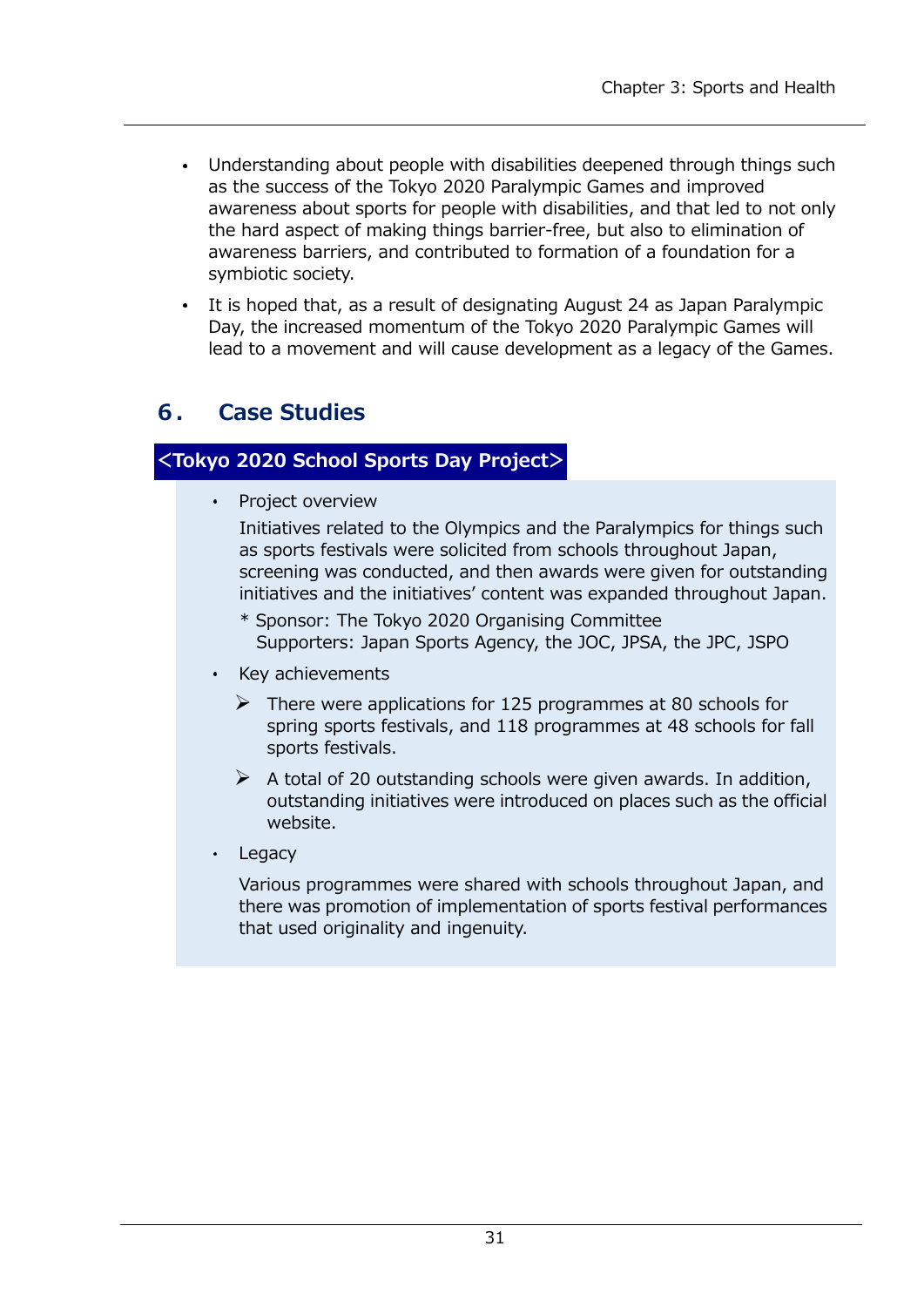## **<Online Exchange Event by the Athletes' Commission>**

- 1) Tokyo 2020 Athletes' Commission Online Talk Session
- Project overview

An online exchange event was held by Tokyo 2020 Athletes' Commission Chairperson Naoko Takahashi, Vice Chairperson Junichi Kawai, and children of the City of Yokohama's Minami Yoshida Elementary School. For exercise that takes measures against COVID-19 into consideration, presentations of sports festival performances that the children's representatives thought of themselves were made to the Athletes' Commission. A gesture game for guessing the names of the 55 sports that would be conducted at the Tokyo 2020 Games was also conducted, and exchanges with the children were deepened.



- 2) Online exchange event jointly held by the Athletes' Commissions of Tokyo 2020, the JOC, and the JPC: A talk event that connects everyone
	- Project overview

An online exchange event was jointly held by the Tokyo 2020 Organising Committee, the JOC, and the JPC, and exchanges were conducted by their respective Athletes' Commission members and children of Musashino Higashi Elementary School.

There was participation by member Akiko Sekine and member Aki Taguchi from the Tokyo 2020 Athletes' Commission, member Takahisa Oguchi from the JOC Athletes' Commission, and Chairperson Hiroyuki Misaka from the JPC Athletes' Commission, and in addition to the initiatives of Musashino Higashi Elementary School, those people provided stories about their experiences of participating in the Olympics and the Paralympics.

- Key achievements
	- $\triangleright$  Children made presentations to the Athletes' Commission about sports festival performances that they thought of themselves.
	- $\triangleright$  It was possible to improve children's awareness about participation in the Games by conveying athletes' own competition experiences to children.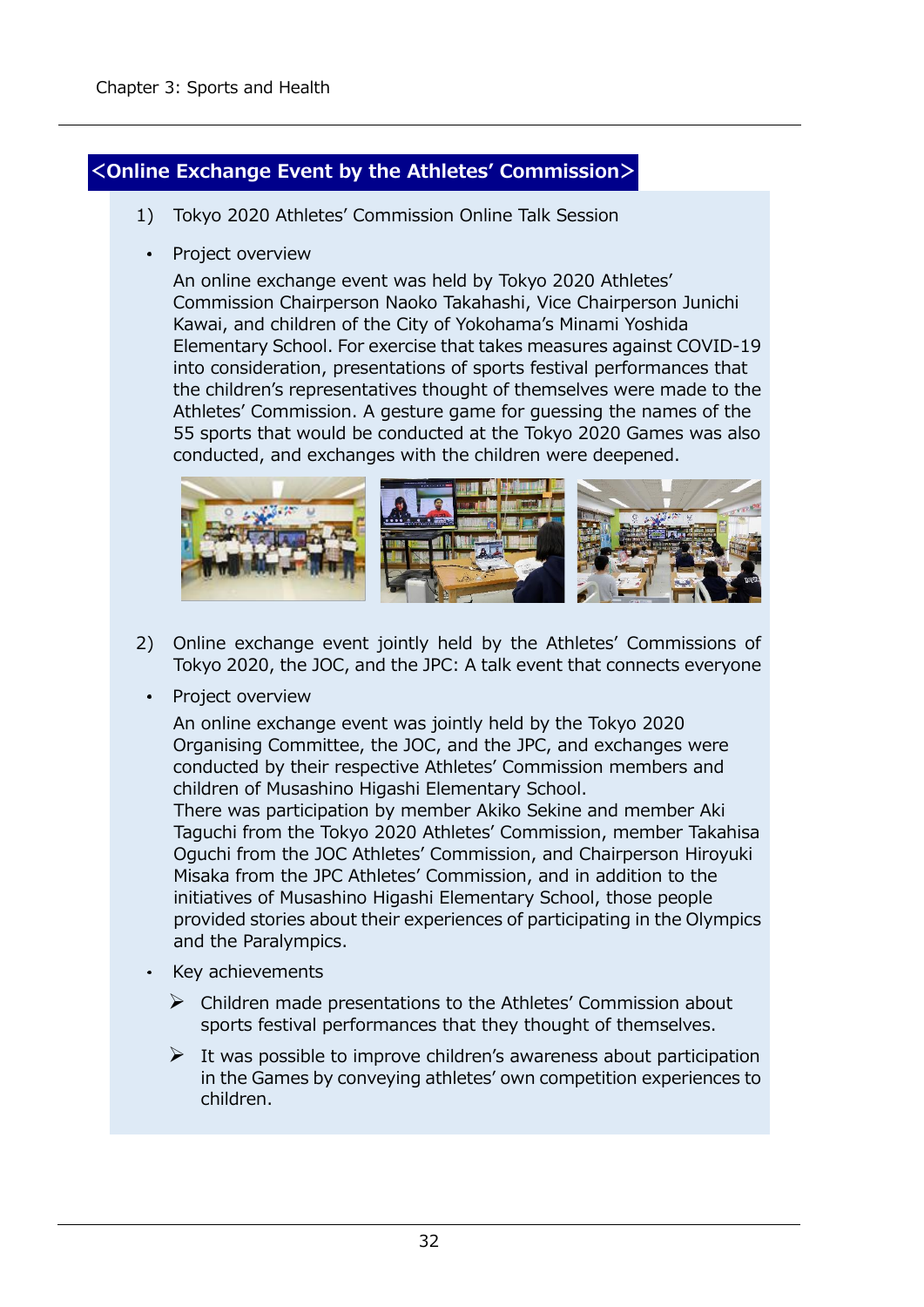#### • Legacy

A new form of exchanges between athletes and children that utilises an online format has been presented, and new initiatives that utilise that form are being developed within schools.



### **<Promotion of Para sports>**

• Project overview

With the aim of using the Games as an opportunity to have Para sports take root in society, the Tokyo Metropolitan Government transmitted the appealing aspects of the Paralympics through things such as competition experiences.

 $\triangleright$  NO LIMITS CHALLENGE

A programme in which it was possible to experience the appealing aspects of the Paralympics, through things such as Paralympic Games experiences, exhibits of panels and sports equipment, and talk shows by athletes

➢ TEAM BEYOND

A project in which all kinds of members, including people who conduct sports, people who watch sports, and people who support sports, come together as a team and raise excitement about Para sports, for the purpose of increasing the number of people who support Para sports

- Key achievements
	- ➢ NO LIMITS CHALLENGE Conducted in all of the municipalities within Tokyo
	- ➢ TEAM BEYOND

Company/organisation registration: 372 organisations; Number of registered people: Approx. 1.35 million people (September 2021)

Legacies

 $\triangleright$  Contribution was made to creation of a Paralympic movement, through things such as improvement of the level of awareness about the Paralympic sports.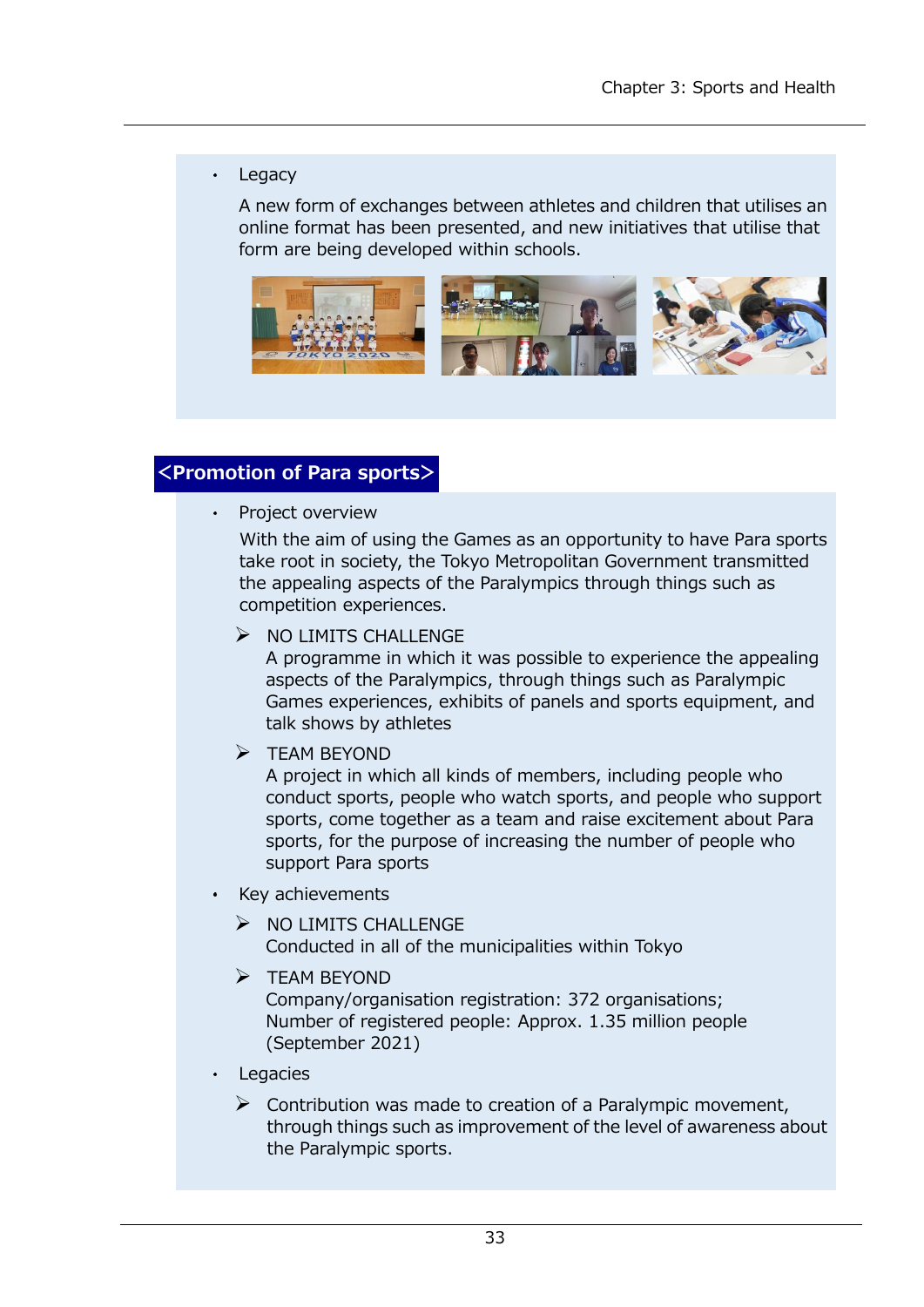$\triangleright$  Contribution was made to establishment of Para sports in society, through things such as citizens watching Para sports competitions, and support by companies and organisations.

#### **<Promotion of measures to prevent second-hand smoke>**

Project overview and achievements

From the perspective of improving citizens' health, and as the host city for the Olympics and the Paralympics, Tokyo promoted measures to prevent second-hand smoke, such as establishing an ordinance, making the public aware of that ordinance, and providing support for preparation of public smoking places.

- ➢ Establishment of the "Tokyo Metropolitan Ordinance to Prevent Exposure to Second-Hand Smoke" in 2018
- $\triangleright$  Full enforcement of the "Tokyo Metropolitan Ordinance to Prevent Exposure to Second-Hand Smoke" in 2020
- Legacy

There was preparation of an environment that will not cause second-hand smoke to occur even for people who have difficulty avoiding second-hand smoke by their own intent and, as a result of promotion of citizens' understanding about second-hand smoke, health damage was prevented and contribution was made to materialisation of a city in which everyone can live pleasantly.

#### **<Health and Physical Fitness Management Plan for Children of**

#### **Fukushima>**

Project overview

This is an initiative that Fukushima Prefecture conducted for children and students of public elementary schools within the prefecture. The initiative utilises a "personal notebook" that is unique to Fukushima Prefecture and in which the new physical fitness test and medical examination results are recorded from elementary school through high school, children and students each set their own "personal best goals", and teachers support each child or student's initiatives. This initiative has obtained "beyond 2020 Be My Best Programme" certification.

- Key achievements
	- $\geq 180,000$  children and students from public schools in Fukushima Prefecture participated.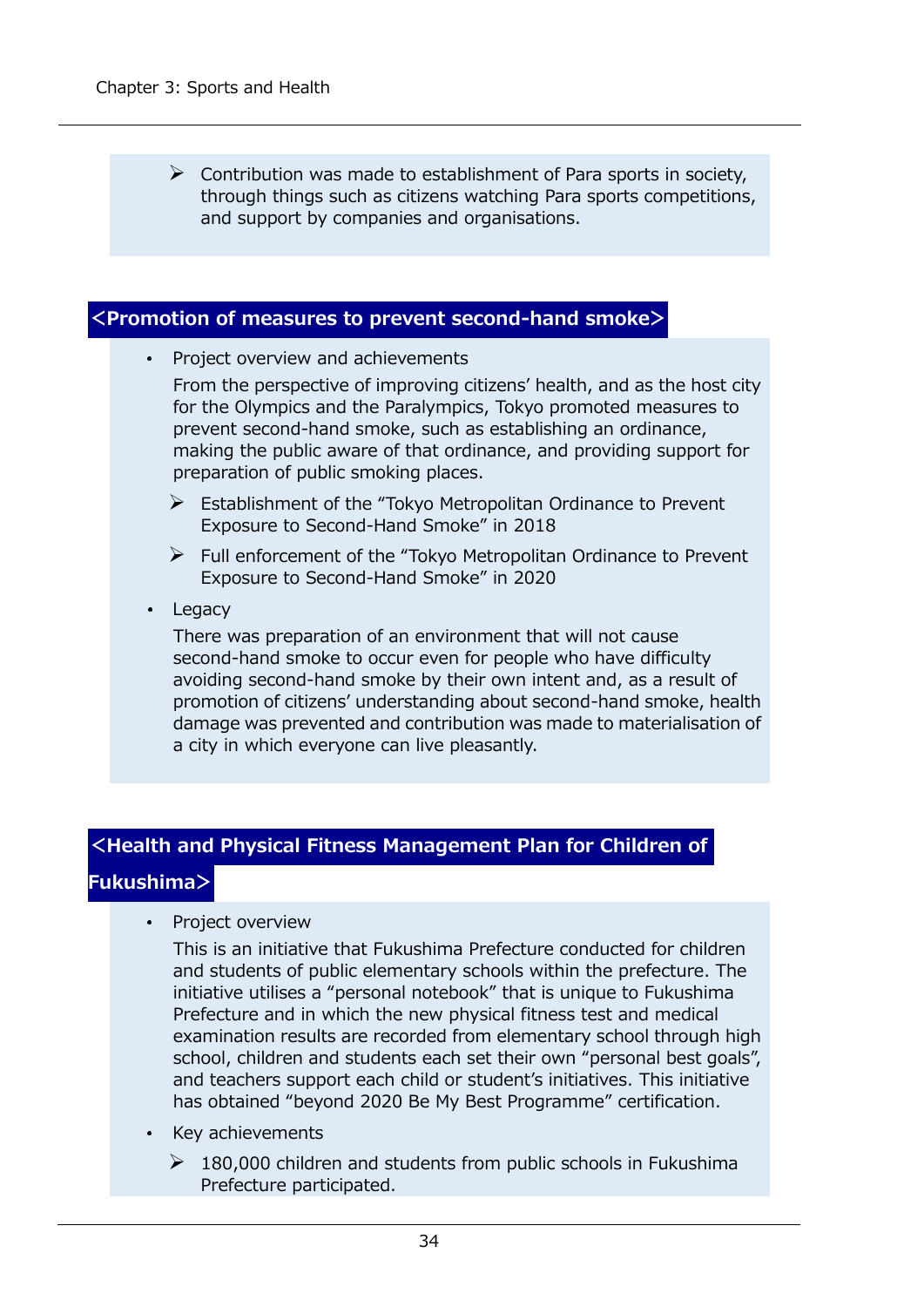- $\triangleright$  The numerical values for each item of the new physical fitness test improved in comparison with the previous year.
- Legacy

As a result of the Tokyo 2020 Games, children's and students' exercise habits were established, and the Games led to improvement of children's and students' awareness about health.

# **<Muscle Stockpiling Project>**

• Project overview

For the purpose of creating physical strength so that people can continue to move throughout life, Japan Health Promotion & Fitness Foundation is collaborating with comprehensive local sports clubs throughout Japan, and with health and exercise instructors who can safely and effectively provide guidance even to people who are at high risk because of advance age or taking medicine, to establish a base for exercise to stockpile muscles and create nearby places where it is possible to continuously exercise.

Key achievements

Targeting elderly people whose amount of physical activity declined amid the coronavirus crisis, the project was jointly held with 9 sports clubs throughout Japan and conducted at 13 venues, and more than 2,000 elderly people participated. As a result of measurement of physical strength, muscular strength improved at many sports clubs.

Legacy

The Games led to elderly people becoming aware of their own bodies and putting exercise into practice, based on the key phrase "stockpiling muscles".

# **<Fitness Legacy 2020>**

• Project overview

Japan Health Promotion & Fitness Foundation and other organisations used the Tokyo 2020 Games as an opportunity to hold Fitness Legacy 2020 for the purpose of contributing to improvement of citizens' health. Exercise instructors from throughout Japan worked together with participants to create original fitness dance routines, and it was a competition enjoyed by posting the dance routines on YouTube.

Key achievements